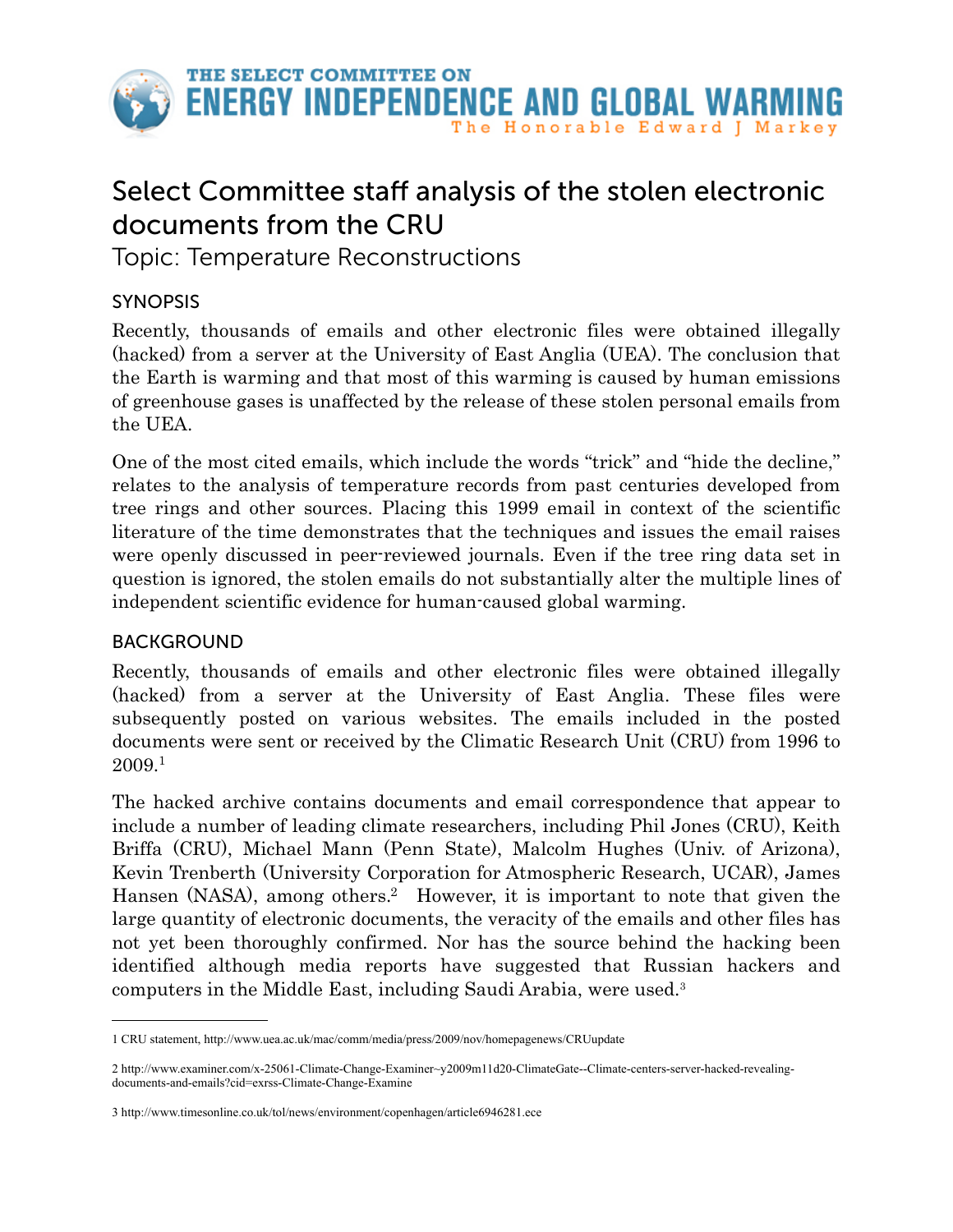One of the most heavily cited emails, attributed to Dr. Phil Jones, considered temperature reconstruction. The 1999 email reads in full:[4](#page-1-0)

> From: Phil Jones <p.jones@xxxxxxxxx.xxx> To: ray bradley <rbradley@xxxxxxxxxx.xxx>,mann@xxxxxxxxx.xxx, mhughes@xxxxxxxxx.xxx Subject: Diagram for WMO Statement Date: Tue, 16 Nov 1999 13:31:15 +0000 Cc: k.briffa@xxxxxxxxx.xxx,t.osborn@xxxxxxxxx.xxx

Dear Ray, Mike and Malcolm, Once Tim's got a diagram here we'll send that either later today or first thing tomorrow. I've just completed Mike's Nature trick of adding in the real temps to each series for the last 20 years (ie from 1981 onwards) amd from 1961 for Keith's to hide the decline. Mike's series got the annual land and marine values while the other two got April-Sept for NH land N of 20N. The latter two are real for 1999, while the estimate for 1999 for NH combined is +0.44C wrt 61-90. The Global estimate for 1999 with data through Oct is +0.35C cf. 0.57 for 1998. Thanks for the comments, Ray.

**Cheers** Phil

Prof. Phil Jones Climatic Research Unit Telephone +44 (0) 1603 592090 School of Environmental Sciences Fax +44 (0) 1603 507784 University of East Anglia Norwich Email p.jones@xxxxxxxxx.xxx NR4 7TJ UK

Critics have alleged that the reference to "Mike's Nature trick" and "hide the decline" indicated a conscious attempt to alter data. In fact the two phrases refer to two distinct issues that were openly discussed in the peer-reviewed scientific literature of the time and are readily available now.

#### "TRICK" – NOT SO TRICKY

"Mike's Nature trick" refers to an article authored by Michael Mann, Raymond Bradley and Malcolm Hughes and published in the journal Nature[.5](#page-1-1) Because reliable thermometer data does not exist prior to 1880, the authors use multiple sources as so-called "proxy data" to reconstruct annual temperatures back to 1400 AD. Their data sources include tree rings, ice cores, ice melt, coral and long historical and instrumental records. The scientists took the instrumental land, air and sea temperature data from 1902 to 1995 and calibrated it with the proxy data

<span id="page-1-0"></span><sup>4</sup> http://www.eastangliaemails.com/emails.php?eid=154&filename=942777075.txt

<span id="page-1-1"></span><sup>5</sup> Mann, et al. 1998 Nature vol 392, pg 779-787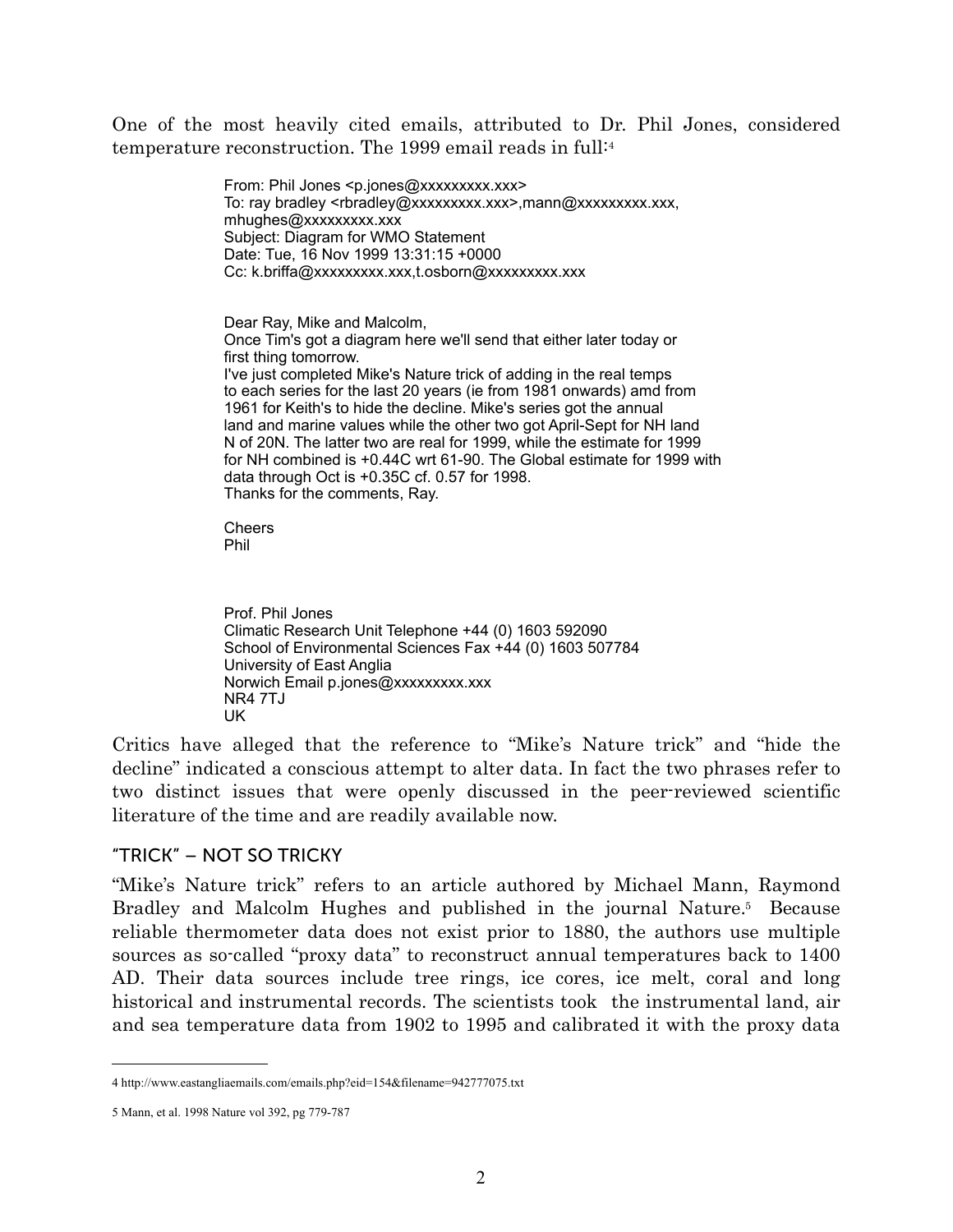sets in the time periods in which the data sets overlap 1902 to 1980. The discussion of this calibration makes up almost half of the entire paper.

After this calibration, the authors then plot the reconstructed temperatures along with the directly measured instrumental temperature record. This combination of proxy data and instrumental measurements are clearly labeled in their Figure 5b.

Back in 1998, the non-instrumental data provided annual temperatures only up until 1980, so the scientists used only instrumental data from 1981 onward. This technique -- the so-called "trick" -- of supplementing the non-instrumental data with thermometer data to plot the annual temperature up to the present is what Dr. Jones referenced in his 1999 email. In a subsequent 1999 article, Dr. Mann and his co-authors also use instrumental data in combination with non-instrumental data to reconstruct the Northern Hemisphere's annual temperatures back to 1000 AD[.6](#page-2-0) Again the technique, or "trick," is used openly in publicly-available, peer-reviewed journals.

The use of the word "trick" in the context of a personal email does not confirm that deception has occurred. As Dr. John Holdren, the President's Science Advisor, stated before the Select Committee: "I would point out, for example, that the term 'trick' is often used in science to describe a clever way to get around a difficulty that is perfectly legitimate. The use of the word 'trick' does not, in itself, in science demonstrate that there was manipulation."[7](#page-2-1)

## NOTHING TO HIDE

Tree ring data can be used to determine past temperatures due to the known physiological response of trees to increased temperatures. In a warmer year, a tree will tend to develop thicker, denser wood as compared to a cooler year. Calibration of tree ring data with directly measured temperature from thermometers allows scientists to reconstruct temperatures back hundreds of years in time beyond the instrumental record. As discussed by the Intergovernmental Panel on Climate Change (IPCC), there are numerous calibrated tree ring data sets that provide confidence in this technique.<sup>8</sup>

The second phrase from the emails attracting attention  $-$  "hide the decline"  $-$  refers to a challenge with the use of tree-ring wood density in a specific data set after 1960. In a 1998 Nature article, Dr. Keith Briffa and his co-authors clearly state that their tree ring data set cannot be used to reconstruct temperatures after 1960 because the wood density decreases despite increasing temperatures, the opposite of

<span id="page-2-0"></span><sup>6</sup> Mann, et al. 1999 Geophysical Research Letters, Vol. 26, No. 6, pg 759-762.

<span id="page-2-1"></span><sup>7</sup> Transcript Select Committee Hearing December 2, 2009, pg 63

<span id="page-2-2"></span><sup>8</sup> IPCC, Climate Change 2007: The Physical Science Basis, pg 472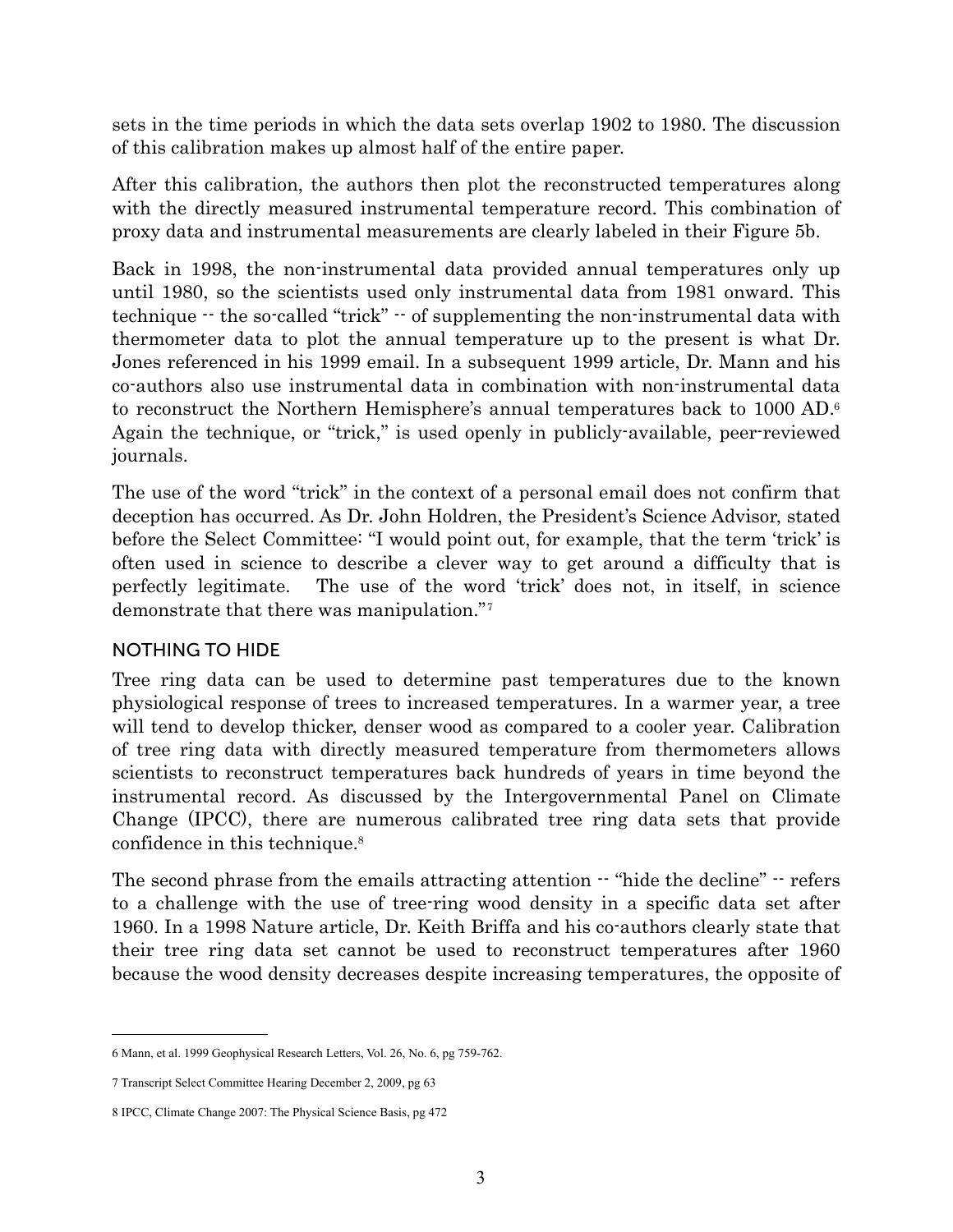the known physiological response[.9](#page-3-0) In fact the last 2 of the 6 sentences of their article's abstract focus on the limitations of their data after 1960 and the possibility of overestimating past temperatures and underestimating future carbon dioxide concentrations if it is used.

In addition, the IPCC discussed the difference between this tree-ring data with the thermometer record, noting that: "This 'divergence' is apparently restricted to some northern, high-latitude regions, but it is certainly not ubiquitous even there."[10](#page-3-1) Why this divergence occurs in this particular tree data set is still an openly debated question in the scientific community. Hypotheses regarding impacts from acid rain or a heretofore unidentified response to passing warming threshold have been advanced, but there is no consensus on the issue yet.<sup>11</sup>

Rather than indicating an attempt to conceal unwanted data, Dr. Jones' email represents a scientist communicating to his colleagues an accepted technique of reconstructing temperature data from the past to the present and the exclusion of data previously acknowledged to introduce bias. It does not, as critics have suggested, represent an attempt to conceal a decline in global temperatures.

## PUTTING THE TREE-RING DATA IN CONTEXT

In 2006, in response to a request from Congress, the National Academy of Sciences convened a panel to assess the state of climate science focusing on reconstructing global surface temperature records over the past  $2,000$  years.<sup>12</sup> In particular, the panel investigated the evidence for the dramatic increase of temperatures in the 20th century as compared to the rest of the millennium as portrayed in the so-called "hockey stick" graph.

In their final report, the Committee found: "The basic conclusion of Mann et al. (1998, 1999) was that the late 20th century warmth in the Northern Hemisphere was unprecedented during at least the last  $1,000$  years. This conclusion has subsequently been supported by an array of evidence that includes both additional large-scale surface temperature reconstructions and pronounced changes in a variety of local proxy indicators, such as melting on ice caps and the retreat of glaciers around the world, which in many cases appear to be unprecedented during at least the last 2,000 years."[13](#page-3-4)

After evaluating the evidence (including figure S-1 below), the Committee concluded that the measured warming of 0.6  $\rm{^{\circ}C}$  (1.1 $\rm{^{\circ}F}$ ) during the 20<sup>th</sup> century is reflected in

<span id="page-3-0"></span><sup>9</sup> Briffa, et al. 1998 Nature vol 391 pg 678-682

<span id="page-3-1"></span><sup>10</sup> IPCC, Climate Change 2007: The Physical Science Basis, pg 473

<span id="page-3-2"></span><sup>11</sup> IPCC, Climate Change 2007: The Physical Science Basis, pg 473

<span id="page-3-3"></span><sup>12</sup> National Research Council, 2006, *Surface Temperature Reconstructions for the last 2,000 Years* pg 1

<span id="page-3-4"></span><sup>13</sup> National Research Council, 2006, *Surface Temperature Reconstructions for the last 2,000 Years* pg 3